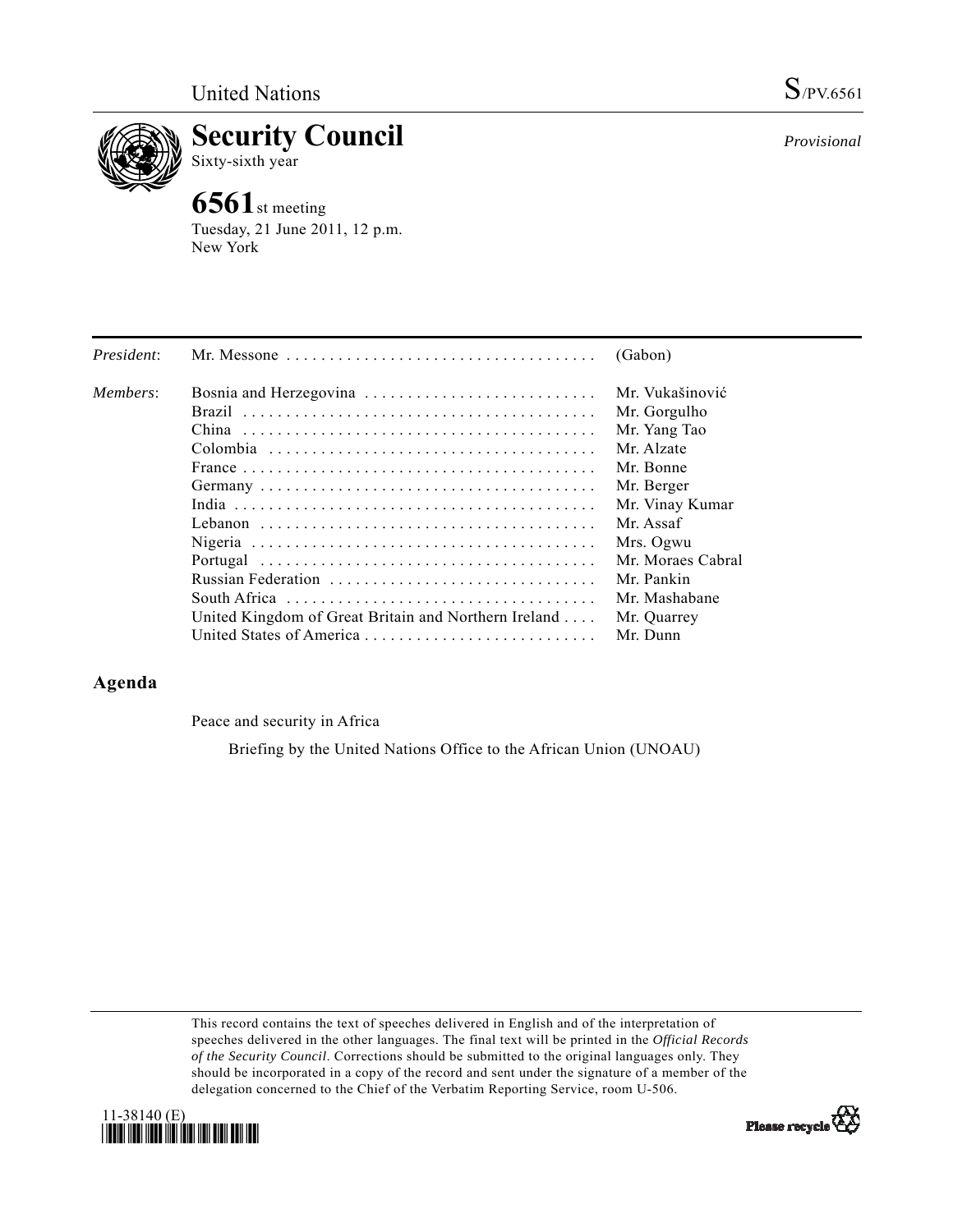*The meeting was called to order at 12 p.m.* 

#### **Adoption of the agenda**

*The agenda was adopted.* 

#### **Peace and security in Africa**

### **Briefing by the United Nations Office to the African Union (UNOAU)**

**The President** (*spoke in French*): In accordance with rule 39 of the Council's provisional rules of procedure, I invite Mr. Zachary Muburi-Muita, Head of the United Nations Office to the African Union, to participate in this meeting.

 The Security Council will now begin its consideration of the item on its agenda.

I now give the floor to Mr. Muburi-Muita.

**Mr. Muburi-Muita**: It is a great pleasure for me to appear before the Security Council today to make my maiden presentation on the work of the newly established United Nations Office to the African Union (UNOAU). While I have spent several years working with the United Nations as a Permanent Representative, this is my first briefing to the Council as Special Representative of the Secretary-General, a role I assumed some nine months ago.

 As the Council is well aware, the establishment of the Office is part of our collective efforts, over a number of years, to, inter alia, enhance the United Nations-African Union strategic partnership on peace and security issues, provide coordinated and coherent United Nations support to the African Union (AU) on both short-term operational and planning matters and long-term capacity-building, and make the United Nations representation to the African Union on these matters more coherent, cost-effective and efficient. I am pleased to report today that I think we are making progress on all three fronts.

 Let me begin by briefly updating the Council on our activities designed to operationalize the Office and streamline the United Nations presence. I am very happy to say that, with the active engagement of the Department of Field Support, we are nearing completion of our transition from three former separate offices — the United Nations Liaison Office to the African Union, the African Union Peace Support Team and the United Nations planning team for Somalia —

and the administrative function of the Joint Support and Coordination Mechanism of the African Union-United Nations Hybrid Operation in Darfur (UNAMID) — reporting separately to three different departments at Headquarters and supported remotely by UNAMID in Darfur — to a new lean, self-sufficient operation based in Addis Ababa. Also, by 31 July, we will have recruited 61 staff members out of a total of 63 positions.

 In support areas where we could see efficiency gains, and to fill gaps in our own support structure, we have signed an memorandum of understanding with the United Nations Economic Commission for Africa (ECA) in Addis Ababa, allowing us to tap into their existing common services and provide UNOAU with adequate office space in the new premises being constructed at the ECA compound. We expect to be collocated there in the first quarter of 2013. As with any new office, we have been busy with these administrative issues — logistic, personnel and support — while at the same time undertaking action to deliver on the main mandate of UNOAU.

 The consolidation of the Office and the elevation of the Head of Office to a Special Representative of the Secretary-General at the level of Assistant Secretary-General have certainly raised the United Nations profile at the AU. To help inform United Nations decision-making, we are producing real-time reporting and political analysis on peace and security issues based on daily consultations with senior AU officials on political developments in Africa.

 Upon my arrival, our Office immediately organized a substantive retreat with our African Union Commission counterparts, which resulted in a fruitful exchange of views on how best to work together, especially on the implementation of the UNOAU mandate. We have intensified consultations with the AU at the strategic level to respond to common challenges on long-standing peace efforts in Africa for example, on Côte d'Ivoire, the Sudan, the Democratic Republic of the Congo and Somalia — and on recent developments in Tunisia, Egypt and Libya.

 At the strategic level, we are focused on enhancing coordination, strengthening common understanding and maximizing comparative advantages on United Nations-African Union joint peace efforts in Africa. Our experience with the cooperation between the two organizations shows that we do better in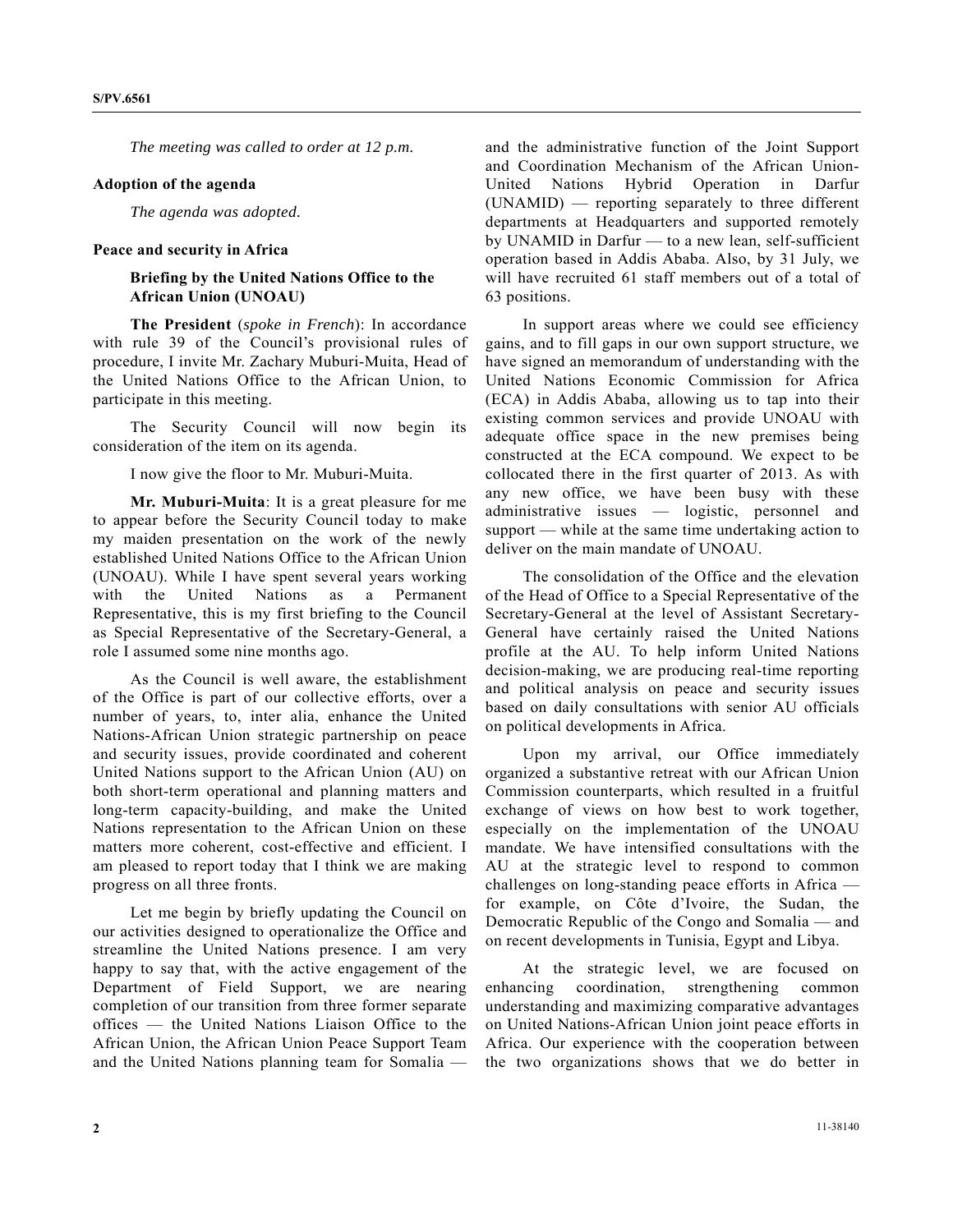addressing crises in the continent when we stand together and speak in one voice.

 Nobody knows better than the Security Council that the mediation of conflicts is a challenging business, particularly when we are faced with a multiplicity of actors, initiatives and organizations all playing varying roles. That is why one of UNOAU's roles is to strengthen our coordination with AU institutions and enhance their capacity to deliver peace in Africa. My regular participation at meetings of the African Union Peace and Security Council on country specific situations, such as Côte d'Ivoire, Somalia and the Sudan, and on the most recent developments in North Africa, has proved to be instrumental in coordinating action. In addition, building upon the gains from two United Nations-Africa Union workshops on collective peace efforts in Somalia, Guinea-Bissau and Kenya, the United Nations Secretariat and the Africa Union Commission have agreed on United Nations-Africa Union mediation partnership guidelines. The guidelines will be endorsed and launched by the third meeting of the United Nations-African Union Joint Task Force on Peace and Security, to be held in New York in September on the margins of the sixty-sixth session of the General Assembly.

 To help address these and other challenges, we have also embarked on revitalizing the peace and security cluster as part of the regional coordination mechanism framework. We are also working to improve the activities of its three sub-clusters, namely, on the Peace and Security Architecture of the African Union; post-conflict reconstruction and development; and human rights, justice and reconciliation. As Chair of the cluster, I have launched a committee to work with the secretariat of the Regional Coordination Mechanism on an overall strategic plan into which our cluster activities will be integrated as part of efforts to implement the Ten-Year Capacity-Building Programme for the African Union.

 As we recruit more staff for UNOAU, we are enhancing the effectiveness of our capacity-building support to the African Union, helping it to design and implement new strategies to develop its institutional capacity for peacekeeping management, especially the African Union Peace Support Operations Division's structural needs, in the context of an ongoing and longterm overall restructuring of the AU.

 At the working level, while there are many imperatives for short-term support, which must be responded to cooperatively, we have made it a priority that all UNOAU planners make tangible achievements in helping the AU to assess its capacity needs in their areas of expertise; in designing appropriate strategies aligned with AU priorities and adapted to a realistic assessment of absorptive capacity to fill those needs; and in implementing those strategies.

 Far too often, capacity-building efforts get bogged down in helping counterparts meet urgent dayto-day needs, and achieve little in terms of strengthened capacity. We want to avoid such a pattern so that we can achieve our common goal of helping the African Union Commission to be fully capable of planning and executing its own peace support missions. Realistically, however, we must accept that institutional capacity-development is a long-term goal.

 As members of the Security Council know, UNOAU is not alone in supporting the AU's institutional development. That is why coordination is an important part of our mandate. The Ten-Year Capacity-Building Programme brings together the entire United Nations family to support that objective. In February, the Secretary-General submitted a report to the Council and to the General Assembly that recommended, among other things, more clearly defined work programmes for the Ten-Year Capacity-Building Programme and its clusters, aligned with the programming and planning cycles of the AU Commission. We are working with the Commission and partners to that effect.

 Coordination with partners outside the United Nations is also essential. In addition to the established African Union Partners' Group, which meets regularly at different levels, we have agreed to establish coordination among experts of the Group supporting the African Union in their respective areas of specialty. In most cases, UNOAU will play a leading role in such multi-partner coordination. We are also engaging organizations that can bring other resources to the table. For example, the World Bank has expressed keen interest in partnering with us on support to the AU in the area of disarmament, demobilization and reintegration.

 We have also made gains in our support and advisory roles with regard to AU planning; let me mention a few. As part of the African Peace and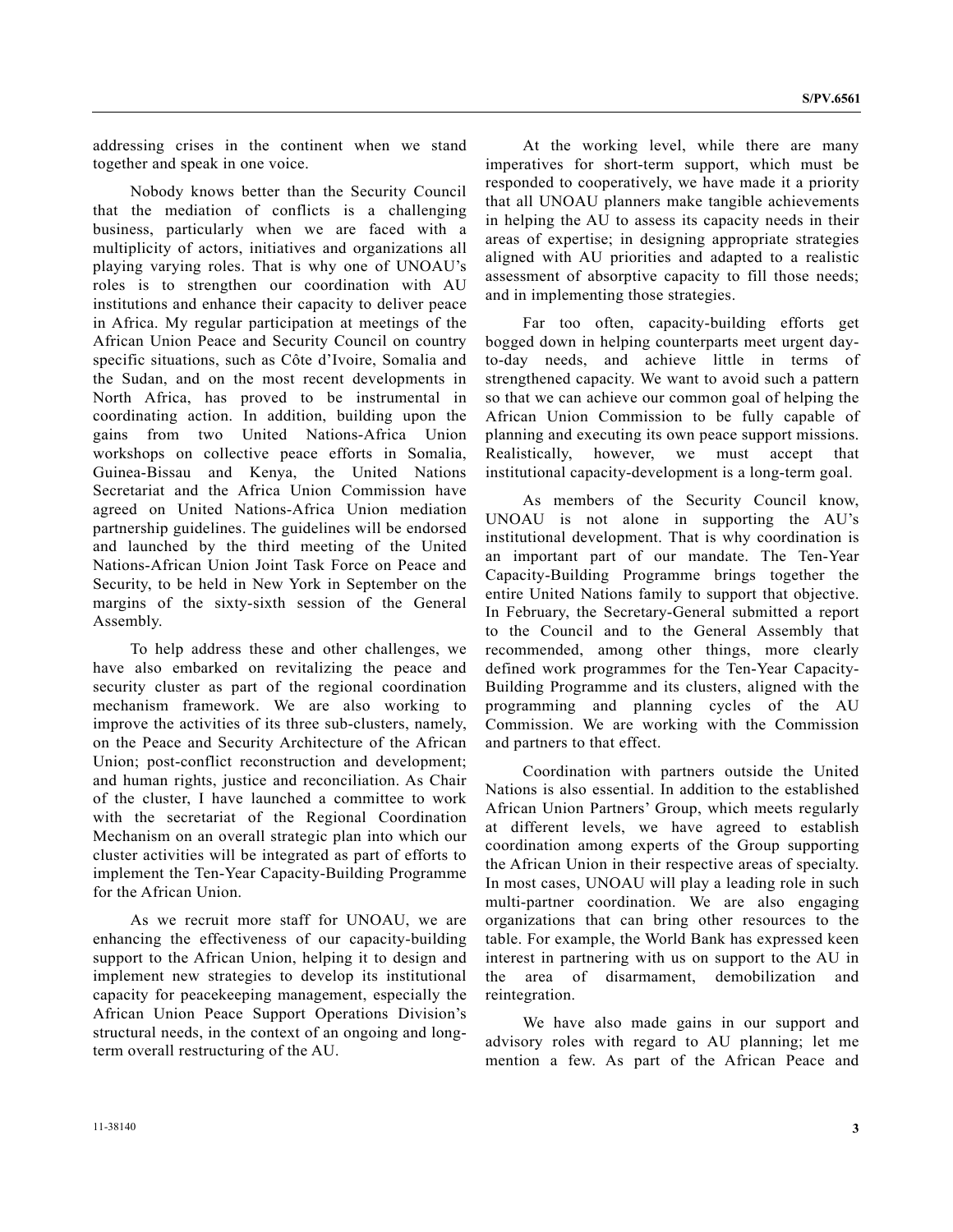Security Architecture, an AU continental-level peace support operation exercise code named AMANI AFRICA was conducted with UNOAU support, in close coordination with the European Union and NATO, to assess the operational readiness of the African Standby Force (ASF). This brought to a close the ASF Road Map II. UNOAU is currently assisting with the development of the African Standby Force Road Map III, which should culminate in the operationalization of the Force by 2015.

 As part of its ongoing support to the African Union Mission in Somalia (AMISOM), UNOAU assisted the African Union Commission in generating the troops for AMISOM to meet its original mandated strength of 8,100 and in conducting a number of predeployment visits to ensure the smooth insertion of the troops. We are now assisting the AU in achieving the newly approved strength of 12,000 troops. UNOAU also helped to review, update and develop most of the strategic and operational documents for AMISOM, in keeping with United Nations standards. The Office has also assisted in recruiting AMISOM civilian staff. We have been helping to strengthen the AU Peace Support Operations Division. AMISOM public information offices have helped to update the AMISOM communications strategy and its strategy on the protection of civilians. It has also translated and published the AMISOM rules of engagement and code of conduct in a pocket-sized format.

 We have facilitated more than a dozen training activities and workshops for AU regional economic communities on peacekeeping, planning, logistics and other operational and administrative issues, helping to ensure that they are in line with AU Commission training policy guidelines, which themselves, under our guidance, are largely based upon United Nations standards.

 Just this past weekend, another in a regular series of desk-to-desk consultations was held between staff of the Secretariat, the AU Commission, UNOAU, the African regional economic communities and members of peace and security cluster. Some 40 participants held a thorough discussion and exchanged analysis on current issues such as Somalia, the Sudan and Côte d'Ivoire. We also maintain constant contact with the AU Commission on cross-cutting issues such as elections, conflict prevention and mediation.

 In developing these joint efforts and consultations, I hold regular meetings with the African Union Commission Chairman, Mr. Jean Ping, and the various commissioners, particularly the Commissioner for Peace and Security, Mr. Ramtane Lamamra. In that context, I have been frequently invited to attend meetings of the AU's Peace and Security Council on pressing issues facing the African continent, including efforts to resolve the crises I have just mentioned. I have also represented the Secretary-General at highlevel meetings in Africa.

 In conclusion, let me say a few words about the overall strategic relationship, the improvement of which, as I said earlier, is one of the priorities of my Office's mandate.

 As members saw for themselves during the Council's visit to Addis Ababa last month, we have achieved a lot in our partnership with the AU. But the full potential of the cooperation between the two organizations is still to be achieved in a number of areas. Helping the AU to strengthen its capacities so that it can play an ever more effective role in addressing peace and security issues in Africa is an objective that we all share, and it is the basic reason UNOAU was created. I firmly believe that the various activities of my Office will greatly strengthen the foundation for this relationship by helping the Secretariat to improve its effectiveness so that better strategic planning, better analysis and better coordination with other partners can inform political decision-making and pave the way for more effective political coordination between the two organizations.

 In conclusion, I would like to thank the Council for its support in the establishment of UNOAU, and to assure it of my utmost commitment to achieving its objectives.

**The President** (*spoke in French*): I thank Special Representative of the Secretary-General Muburi-Muita for his briefing.

 I shall now give the floor to members of the Council.

**Mr. Mashabane** (South Africa): My delegation welcomes Ambassador Muburi-Muita to the Security Council. We thank him for his briefing on the work of the United Nations Office to the African Union. As this is the first time that he briefs the Council in his capacity as Head of the United Nations Office to the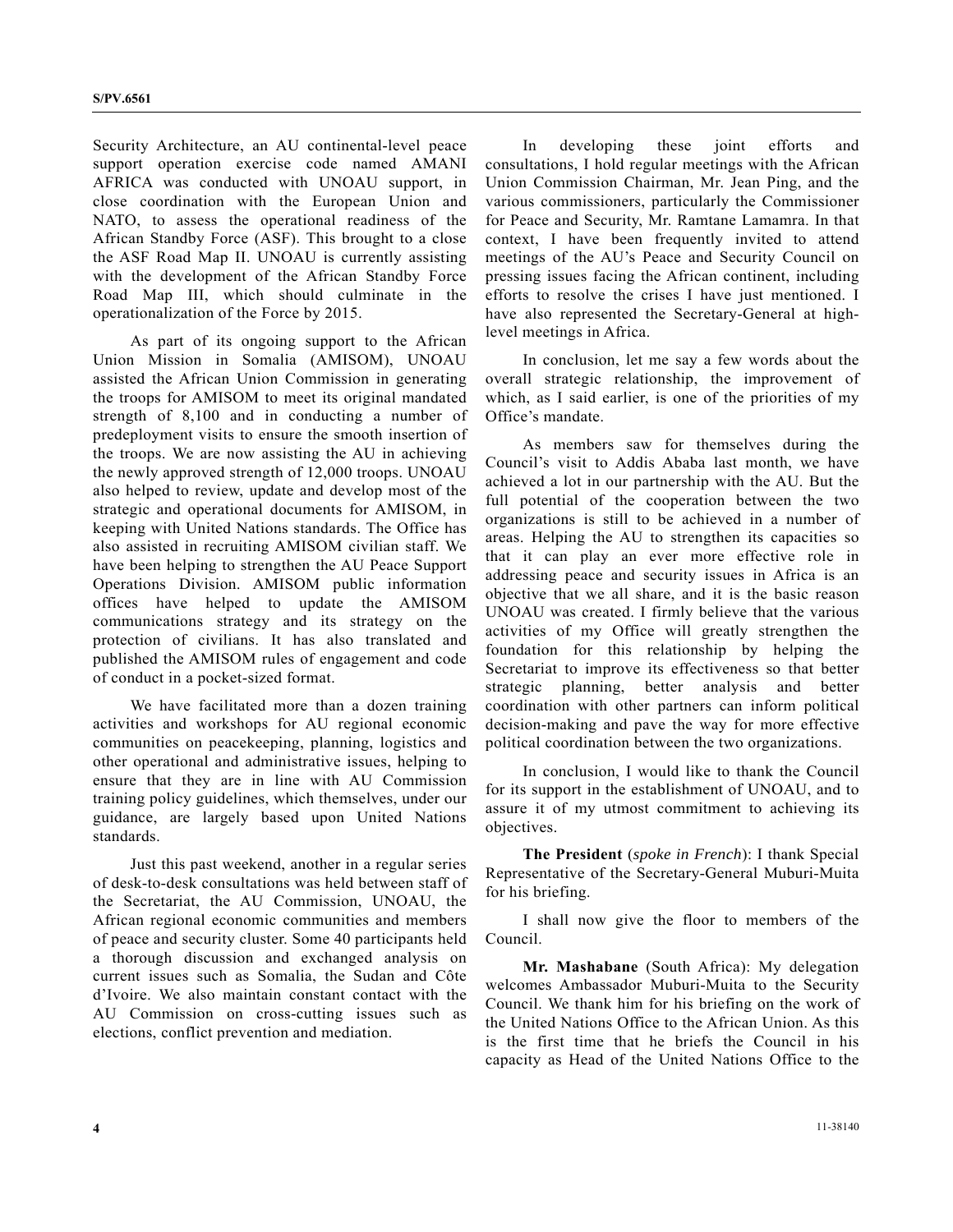African Union (UNOAU), we wish to take this opportunity to congratulate him on his maiden briefing as Special Representative of the Secretary-General.

 South Africa views the integrated and enhanced presence of the United Nations at the African Union (AU) as a further manifestation and testament to the increased partnership between the two organizations in the areas of conflict resolution, peacekeeping and peacebuilding, in line with Chapter VIII of the Charter of the United Nations. In that regard, the presence of UNOAU should, in accordance with its mandate, contribute significantly to the effective implementation of the Ten-Year Capacity Building Programme. In addition, the presence of the United Nations Office must further enhance the capacity of the AU in its support and management of peace operations, including the Peace and Security Architecture.

 We call on the Office of the Special Representative of the Secretary-General to bolster support for concerted efforts to fully operationalize the African Peace and Security Architecture, including the development of a continental early-warning system, the African Standby Force and an enhanced mediation capacity, including through the Panel of the Wise.

 It is important that the United Nations be represented at an appropriate level, taking into account the increasing level of integration of the African Union. This is also important in view of the mandate of UNOAU in enhancing the strategic and operational partnership between the two institutions and the subregions.

 We welcome the notable efforts under way to forge closer cooperation between the United Nations and the African Union, specifically in accordance with Chapter VIII of the Charter of the United Nations. The United Nations retains the primary role in the maintenance of international peace and security, and therefore there is an expectation that it must contribute to the role of regional and subregional organizations, which has in recent years been shown to be seminal, especially in the context of the African Union. We are convinced that the interests of peace will be well served if the requisite synergy and cooperation exist between the two organizations at both the strategic and operational levels.

 Moving from this common understanding, we look forward to a vision that clearly defines this strategic partnership, a vision that articulates the

 The African Union's proximity to conflicts on the continent as well as its legitimacy and credibility makes it an important ally in our collective efforts to advance peace and security in Africa. We recognize that a strategic relationship cannot take into account peacekeeping issues only. A strategic relationship will include cooperation on a range of considerations that may include conflict prevention, preventive diplomacy and political mediation. In that regard, we look forward to receiving the report of the Secretary-General on his strategic vision of the partnership between the African Union and the United Nations.

 At the institutional and operational level, my delegation strongly supports the view that the reports of the Secretariat to the Security Council should incorporate the decisions and the views of the African Union and the Peace and Security Council of the African Union in particular. That would be in line with the practice of the African Union Commission, which incorporates the views of the United Nations Security Council in their reports to the AU Peace and Security Council. This, in our view, would be a further contribution to enhancing synergy and possible collaboration between the two Councils.

 My delegation welcomes the establishment, on 25 September 2010, of the United Nations-AU Joint Task Force on Peace and Security, which will further enhance cooperation at the operational level.

 Africa's commitment to the establishment of peace and security on the continent is further evidenced by its increasing role in peacekeeping operations. In that regard, the African Union Mission in Somalia and the African Union-United Nations Hybrid Operation in Darfur are further indications of the commitment and political will of the African Union to bring peace to conflict-affected areas.

 The African Union's efforts are severely hampered by the lack of sustainable, predictable and flexible financing for AU-supported peacekeeping operations. It remains important that the United Nations, at an institutional level, continue its consideration of this important matter, pursuant to resolution 1809 (2008). The Secretary-General, in reference to this important issue, stated that the current financial framework for partnership in peacekeeping operations was not conducive to building a sustainable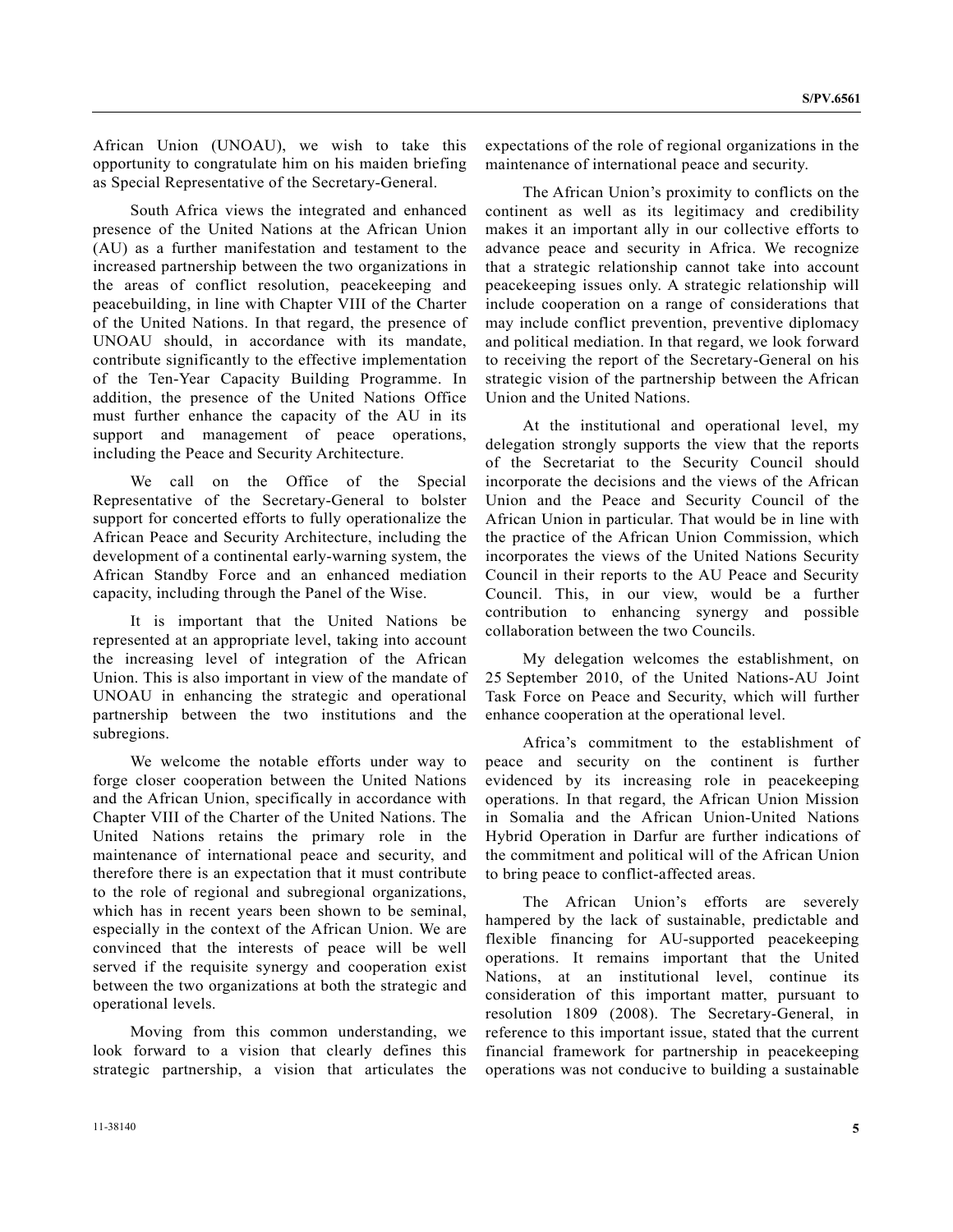long-term strategy. In that connection, we reiterate the call by the African Union for this issue to receive the continued support of the United Nations.

 In conclusion, we view the United Nations Office to the African Union as strategically placed, first in assisting both the African Union and the United Nations in advancing these broad issues I have outlined, and, secondly, in ensuring that the complementarity and the comparative advantage of the African Union is maximized and adequately resourced.

 My delegation wishes the Special Representative of the Secretary-General every success in his current endeavours and looks forward to a subsequent update on the progress made by the United Nations Office to the African Union in facilitating a strategic and cooperative relationship.

**Mrs. Ogwu** (Nigeria): I wish at the outset to thank you, Mr. President, for having convened this meeting. I am pleased to welcome Special Representative of the Secretary-General Muburi-Muita to the Council and to thank him for his very lucid briefing, and particularly to express my appreciation for the passion with which he has approached his new responsibilities.

 Nigeria welcomes the growing partnership between the United Nations and the African Union. Since the signing of the joint Declaration on the enhancement of United Nations-African Union (AU) cooperation — the Ten-Year Capacity-Building Programme — several milestones have been achieved in cementing this cooperative relationship. Notable among these are the operationalization of the AU Peacekeeping Support Team within the Department of Peacekeeping Operations, training by the Department of Political Affairs for the Secretariat of the AU Peace and Security Council, and an information exchange between the two bodies, facilitated in part by the Security Council's Ad Hoc Working Group on Conflict Prevention and Resolution in Africa.

 The impact of such policy-level cooperation is evident in the giant African Union-United Nations Hybrid Operation in Darfur (UNAMID). The Tripartite Mechanism on Darfur has been a useful conduit for strategic planning and information exchange and in easing administrative difficulties in the Operation.

 In spite of the concerns raised by the AU Peace and Security Council in a communiqué dated 8 April 2011 that proposed a start date for a fresh Darfur political process, there are numerous lessons to be derived from the UNAMID model. We are pleased to note that the relationship remains strong, as is evident from the communiqué of last month's consultative meeting between the members of the AU Peace and Security Council and the United Nations Security Council. As envisaged by Article 52 of the Charter of the United Nations, regional bodies such as the AU have traditionally played a supportive role in relation to the United Nations in the maintenance of international peace and security. This approach is a pragmatic recognition of the asymmetric capabilities of the two organizations. Whereas the African Union has the political will, it is insufficiently resourced to undertake long-term peacekeeping and transition operations.

 On the other hand, the centralization of resources and expertise within the United Nations system affords it enhanced peacekeeping and peacebuilding capabilities. All too frequently, AU member States will muster sufficient troop numbers to address crisis situations, only to be undermined by a lack of equipment and logistical support.

 In that regard, we stress that the capacity development of peacekeeping personnel, though essential, is not a substitute for adequate equipment, logistics and training. We are therefore encouraged by the range of initiatives under consideration, particularly the prospect of giving the African Union access to United Nations logistics base capacities and United Nations strategic deployment stocks. Also encouraging is the prospect of a surge capacity team of experts being made available to the African Union at the initiation of a peace support operation.

 In the context of the African Union Mission in Somalia (AMISOM), different challenges abound. On 31 January 2011, the AU called on the Council to provide greater support to AMISOM and to fully assume its responsibility towards Somalia and its people, including through increased funding from United Nations assessed contributions. Such direct calls for support are not new. While those appeals have been met in some measure, not all requests have so far been granted.

 The current challenges facing AMISOM vividly illustrate the need for more predictable funding for AU-led operations as well as the need for the United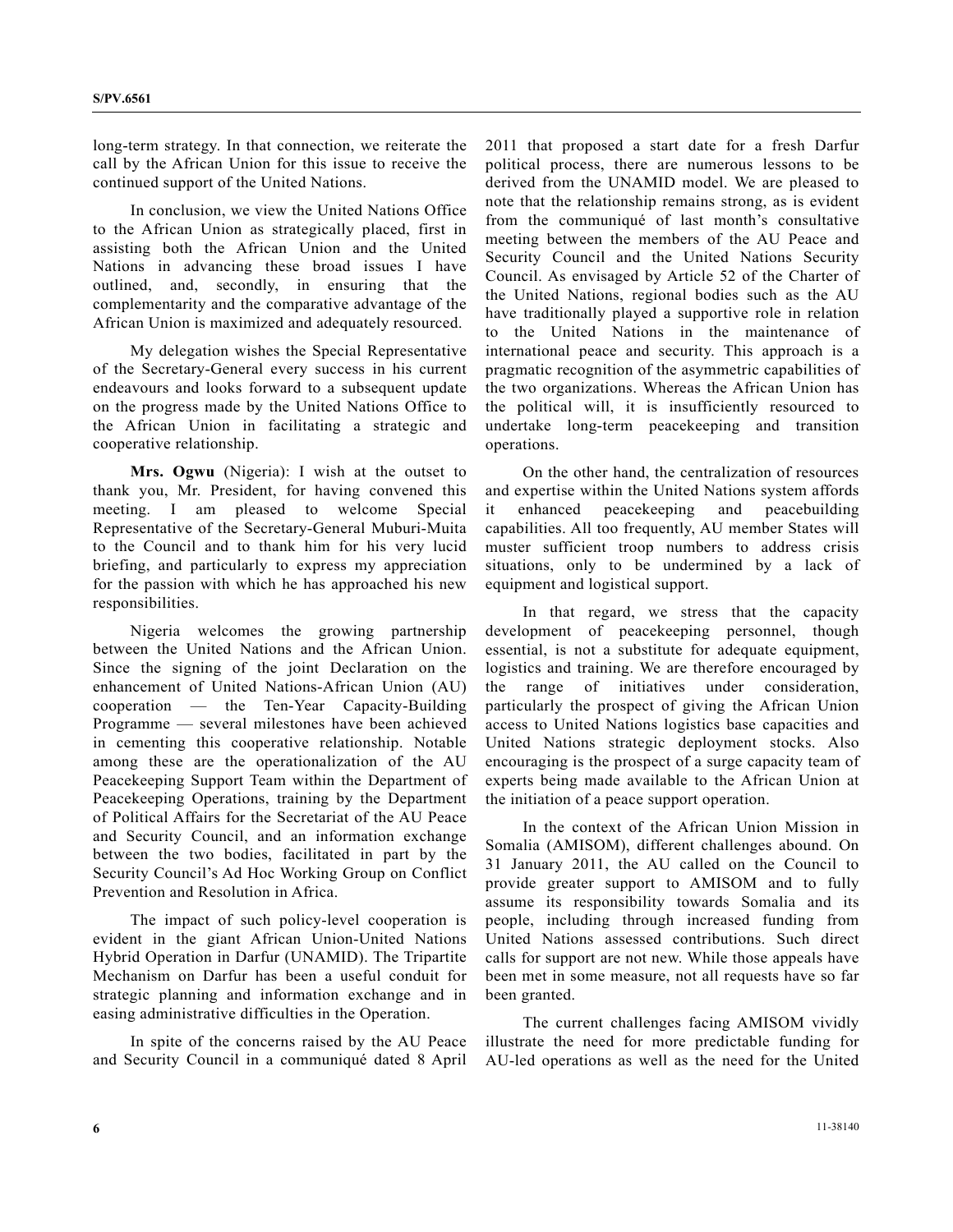Nations to assume primary responsibility for AU-led operations initiated as bridging measures. This should not be misunderstood as the African Union's unwillingness to manage its own operations. Rather, it is an acknowledgment that today's armed conflicts require complex, nuanced and often high-technology responses that demand a particular level of infrastructure that the AU simply cannot afford. The need for support does not amount to dependency. Instead, it must be viewed as a vital partnership in the global quest for maintaining international peace and security.

 Cooperation in the area of deployment, including the deployment of expert civilian personnel, is central to this partnership. Our joint vision must be the enhancement of capacity-building for the African Union in peacekeeping operations and ensuring costeffectiveness. The opening of the United Nations Office to the African Union (UNOAU) is a step in the right direction. We hope that it leads to a more systematic and less reactive approach to joint peacekeeping between the African Union and the United Nations.

 We are particularly pleased to note, in the report of the Secretary-General on the budget for UNAOU contained in document A/64/762, the stated objective of facilitating an operational African peace and security architecture with an effective capacity to address threats to regional peace and security. We believe that there is real scope for effective cooperation through the preventive diplomacy pillars of the AU's Peace and Security Architecture. With the right level of support at the international level, the AU has a chance of developing best-practice models for early-warning mechanisms and for mediation that could be effectively applied globally.

 Partnership is the cornerstone of Africa's effort to stabilize its vast region and to shoulder its share of the global responsibility to maintain peace and security.

**Mr. Yang Tao** (China) (*spoke in Chinese*): Let me begin by thanking Mr. Zachary Muburi-Muita, Special Representative of the Secretary-General to the African Union, for his briefing. I appreciate his hard work in promoting cooperation between the United Nations and the African Union. I wish to take this opportunity to make four comments.

 The first pertains to strengthening the United Nations Office to the African Union (UNOAU). The Office, after integrating the components of the relevant United Nations agencies, has saved resources, increased efficiency and promoted cooperation between the African Union (AU) and the United Nations. We hope that UNOAU will continue to strengthen capacity-building and provide better guidance and coordination to the other United Nations offices in African countries, as well as to regional organizations.

 My second comment concerns defending the United Nations-African Union strategic partnership. We hope that the Security Council and the AU Peace and Security Council will stay in close touch through the current dialogue mechanism. We also hope that the United Nations-African Union Joint Task Force on Peace and Security will play a more positive role in promoting the strategic partnership. We call on the Secretary-General, at the request of the Council, to submit a report at an early date so as to provide his thoughts on how to further advance the strategic partnership between the two organizations.

 Thirdly, we call for respect and support for the African Union's mediation efforts on some hotspot issues. The AU has an in-depth understanding of the issues in Africa and has achieved positive results in promoting the settlement of such issues as Somalia and the Sudan. It is also working hard on a political settlement for Libya. While considering issues relating to peace and security in Africa, the Council should give priority to the opinions and advice of the AU and facilitate its mediation efforts.

 The fourth concern has to do with strengthening support to the African Union's peacekeeping operations. The United Nations should assist the AU to secure financial support for such operations. At present, AMISOM is facing a severe shortage of financial resources. We call on the United Nations to help the AU to establish a predictable and sustainable financing mechanism. In addition, we hope that the United Nations will strictly implement the Ten-Year Capacity-Building Programme for the AU so as to further support it in building capacity for its peacekeeping operations.

**Mr. Bonne** (France) (*spoke in French*): I too wish to thank Ambassador Muburi-Muita for his presentation.

 As other speakers before me have said, the African Union is one of the regional bodies that has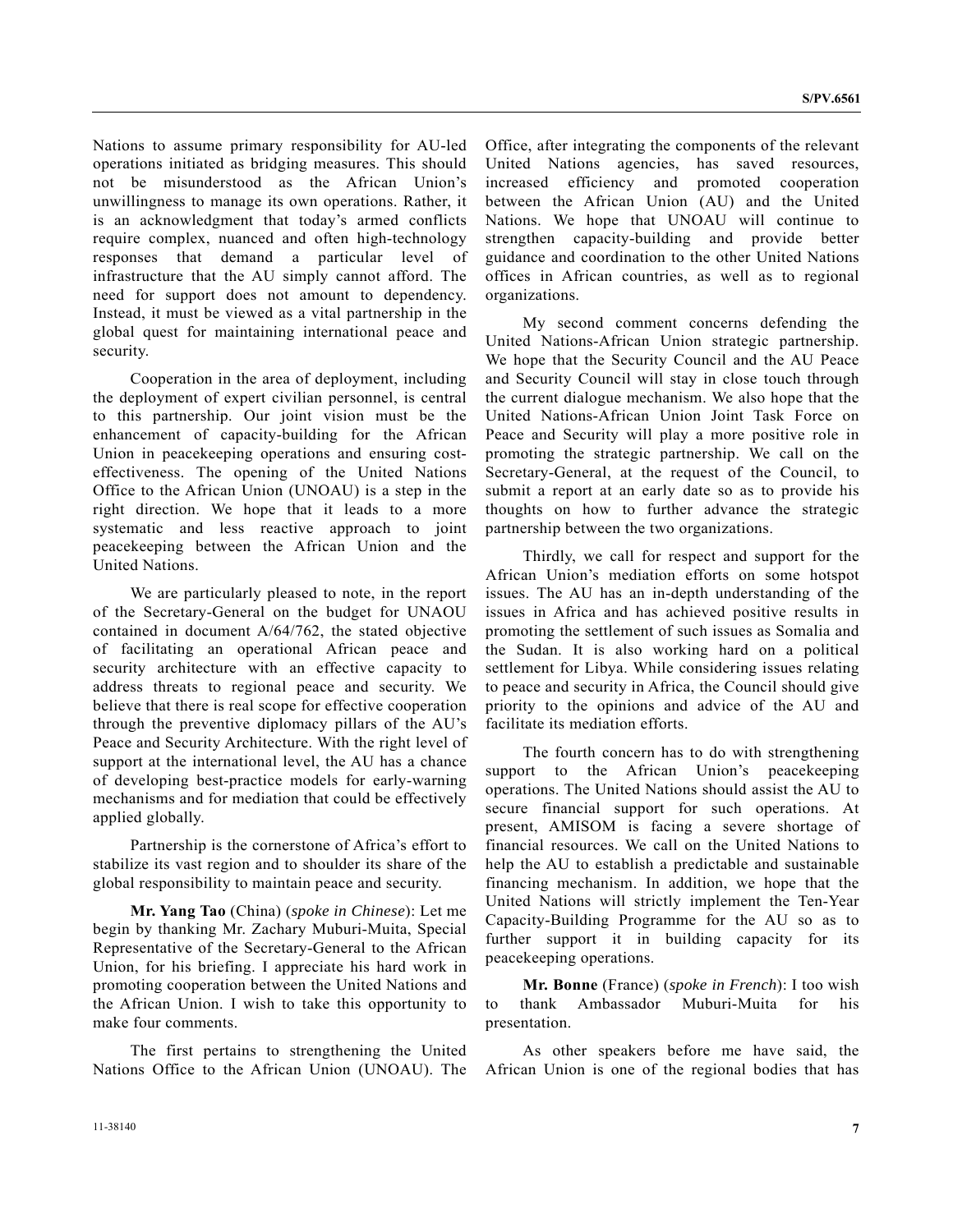most developed its dialogue and cooperation with the United Nations. The relationship is solid, especially between the Security Council and the Peace and Security Council of the African Union, as was again recently demonstrated by the meeting between our two Councils at Addis Ababa on 21 May. It is also a rich relationship, particularly between the Secretariat of our Organization and the Commission of the African Union, which is a good thing, because our partnership is justified on several fronts, especially when it comes to ways of working together to improve our peacekeeping and peacebuilding operations on the continent.

 The African Union supports the United Nations on the ground and with regard to knowledge of the regional environment. This shows that the continent is fully involved in its own security. For its part, the United Nations provides the African Union with competencies and resources and shares experiences that are useful in supporting the African Union in its missions to prevent and manage crises on the continent.

 Today, our efforts should ensure that this original partnership continues and improves in the spirit of Chapter VIII of the Charter of the United Nations. In that connection, we believe that the establishment of the United Nations Office to the African Union in Addis Ababa is a good thing. We believe that the Office should contribute to strengthening the partnership between our two organizations by integrating greater United Nations activities and strengthening our forecasting, planning and coordination abilities on the ground.

 I wish to congratulate Mr. Zachary Muburi-Muita for his work and, again, for the briefing he has given us. Thanks to this work, there is a greater visibility for the United Nations in Addis Ababa as well as greater visibility of the institutional cooperation between our two organizations, which is important. I wish to reiterate our support for Mr. Muburi-Muita and to express our interest in his first report on the Office's activities when it becomes available.

**Mr. Fernandes** (Brazil): I would like to thank Special Representative of the Secretary-General Zachary Muburi-Muita. We commend the achievements in the field in connection with United Nations operational support for the African Union (AU), as well as the efforts made to improve the efficiency of the United

Nations representation. I will focus my comments today on issues relating to the partnership on peace and security.

 The African Union, through its Peace and Security Architecture, is making a unique contribution to resolving conflict on the continent and establishing the basis for lasting peace. The Council's recent trip to Africa provided an opportunity to witness first-hand the urgency of sustaining and increasing United Nations support to the AU's work in the area of peace and security. Brazil believes that ensuring such support is a key part of the Organization's responsibility for the maintenance of international peace and security.

 The creation of the United Nations Office to the African Union was an important and positive step. We hope that it will indeed enhance the ability of the United Nations to take a strategic approach to cooperation with the AU, thereby improving its support for AU peacekeeping, particularly though overarching initiatives such as the United Nations-African Union strategic partnership and the Ten-Year Capacity-Building Plan.

 It would be equally advisable to intensify the involvement of the African Union in the ongoing policy work of the United Nations in the area of peacekeeping. A number of the studies, policies and lessons learned produced by the Department of Peacekeeping Operations and the Department of Field Support could prove useful to AU peacekeeping and vice versa. Given the AU's experience with peacekeeping and conflict resolution, it has a valuable contribution to make to the development of policy and guidance.

 As we strive to improve the Organization's support for AU peacekeeping, we cannot overlook other relevant areas of cooperation, such as conflict prevention, mediation and post-conflict peacebuilding.

 The African Union Mission in Somalia (AMISOM) is the main concrete instance of cooperation between the two organizations, along with the African Union-United Nations Hybrid Operation in Darfur. It is clear that AMISOM requires greater material and financial assistance from the United Nations. Brazil favours a serious and action-oriented discussion within the United Nations on financial support to African Union peacekeeping missions beyond the specific case of AMISOM. We must not allow bureaucratic or technical considerations to stop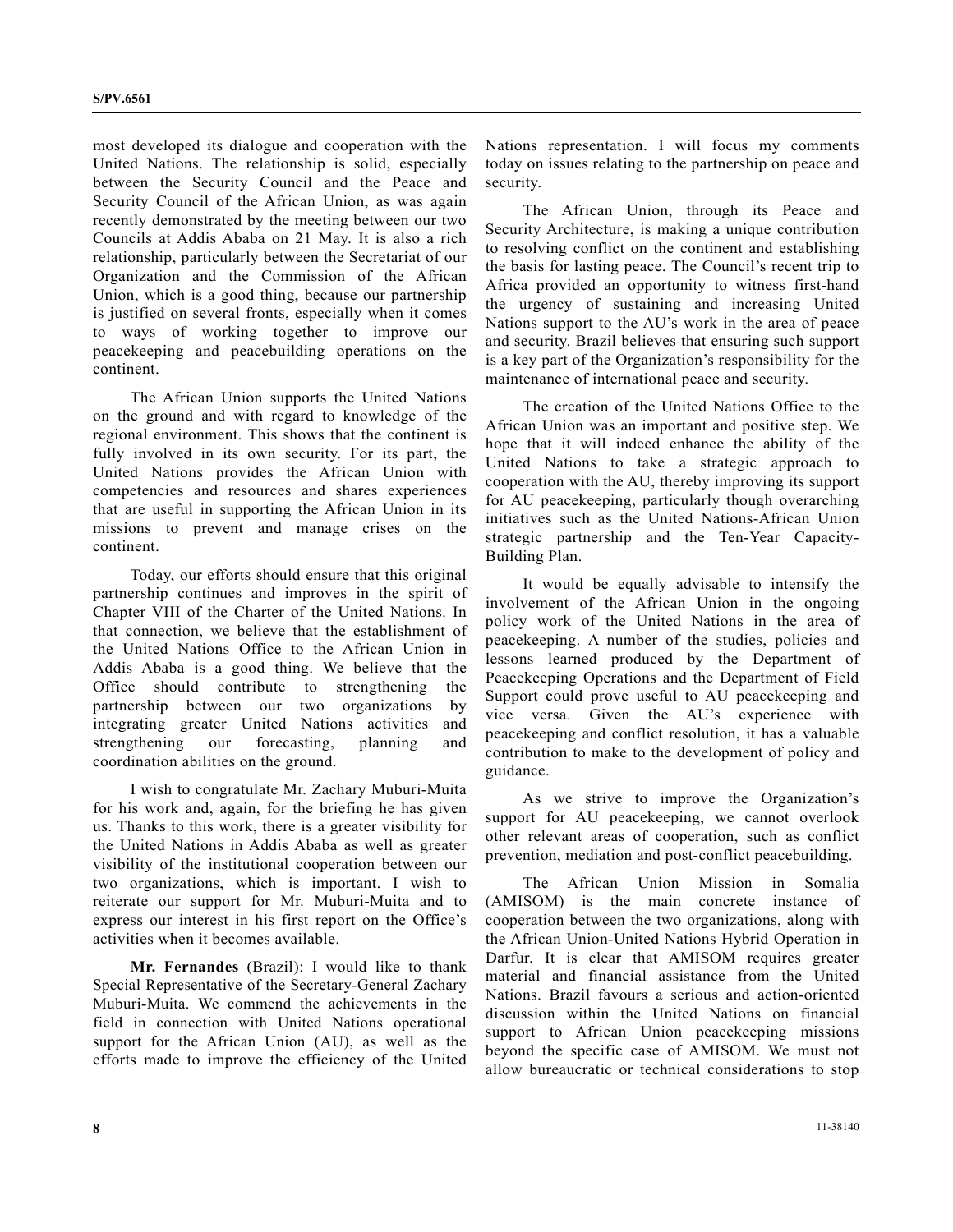us from giving the African Union the help it needs to do its part in maintaining peace and security on the continent.

 In closing, we would like to stress that cooperation between the AU and the United Nations in the area of peace and security has a vital and inescapable political component. Cooperation between the Secretariat and the Commission must be predicated on a substantive and mutually respectful dialogue between the Security Council and the AU Peace and Security Council. Only at that level can we ensure the common strategic vision and political impetus needed in order for the partnership to fulfil its potential.

**Mr. Vukašinović** (Bosnia and Herzegovina): I would like to thank the Special Representative of the Secretary-General and Head of the United Nations Office to the African Union (UNOAU), Mr. Zachary Muburi-Muita, for his informative briefing. I also congratulate him on his appointment to that very important and demanding post.

 Bosnia and Herzegovina welcomes the early activities of the Office. We are convinced that it will contribute significantly, in close cooperation with subregional actors, to the promotion of peace and stability in Africa. The mandate of the UNOAU includes enhancing the partnership between the United Nations and the African Union (AU) in the areas of peace and security as well as providing support to better engage the AU in these areas. The importance of providing coordinated and consistent United Nations support to the African Union, in terms of long-term institutional capacity-building and short-term operational support, cannot be overemphasized.

 The UNOAU integrated three offices: the United Nations Liaison Office to the African Union, the African Union Peacekeeping Support Team and the United Nations Planning Team for the African Union Mission in Somalia, as well as support elements of the African Union-United Nations Hybrid Operation in Darfur Joint Support Coordination Mechanism. This integration will strengthen cooperation and the strategic partnership between the United Nations and the African Union, which is of key importance for security, stability and durable peace on the African continent. My delegation believes that this concrete step will also improve cooperation between the United Nations Secretariat and the African Union Commission and contribute to minimizing duplication of effort.

 Besides the operationalization of the African Peace and Security Architecture, the Office will play a leading role in the implementation of the Ten-Year Capacity-Building Programme for the African Union. As noted in the relevant report of the Secretary-General (S/2011/54), the lack of a well-defined programme of work related to the Ten-Year Capacity-Building Programme and of resources has negatively affected implementation efforts.

 UNOAU should continue to work with African Union institutions to implement the Programme within the framework of the Regional Coordination Mechanism. The success of this endeavour will depend on the leadership and ownership of the African Union Commission and the effective provision by the United Nations of regional support in line with the Commission's priorities. To that end, building AU management capacity is essential as part of the transition to a more predictable funding process.

 Much has been achieved in the context of the relationship between the two organizations, on the basis of Chapter VIII of the Charter of the United Nations. There are a number of noteworthy recent positive examples of cooperation between the United Nations and the African Union, such as the activities of the African Union High-level Implementation Panel aimed at the resolution of the crisis in Côte d'Ivoire and the role of the Economic Community of West African States in resolving the Ivorian post-election conflict.

 It is therefore critical to develop a broader strategic framework for partnership between the African Union and the United Nations. Meetings of the United Nations-African Union Joint Task Force on Peace and Security in New York and Addis Ababa should contribute to a better focus on strategic and specific issues relating to the African continent that are relevant and of interest to both organizations. The United Nations-African Union partnership must be built on a shared vision and advantages.

 Finally, we emphasize that cooperation between the United Nations and the African Union has become increasingly important in addressing various challenges and issues of concern in the areas of peace and security. Bosnia and Herzegovina supports all United Nations efforts and welcomes the efforts of regional and subregional organizations and donors in mobilizing resources that can contribute to strengthening the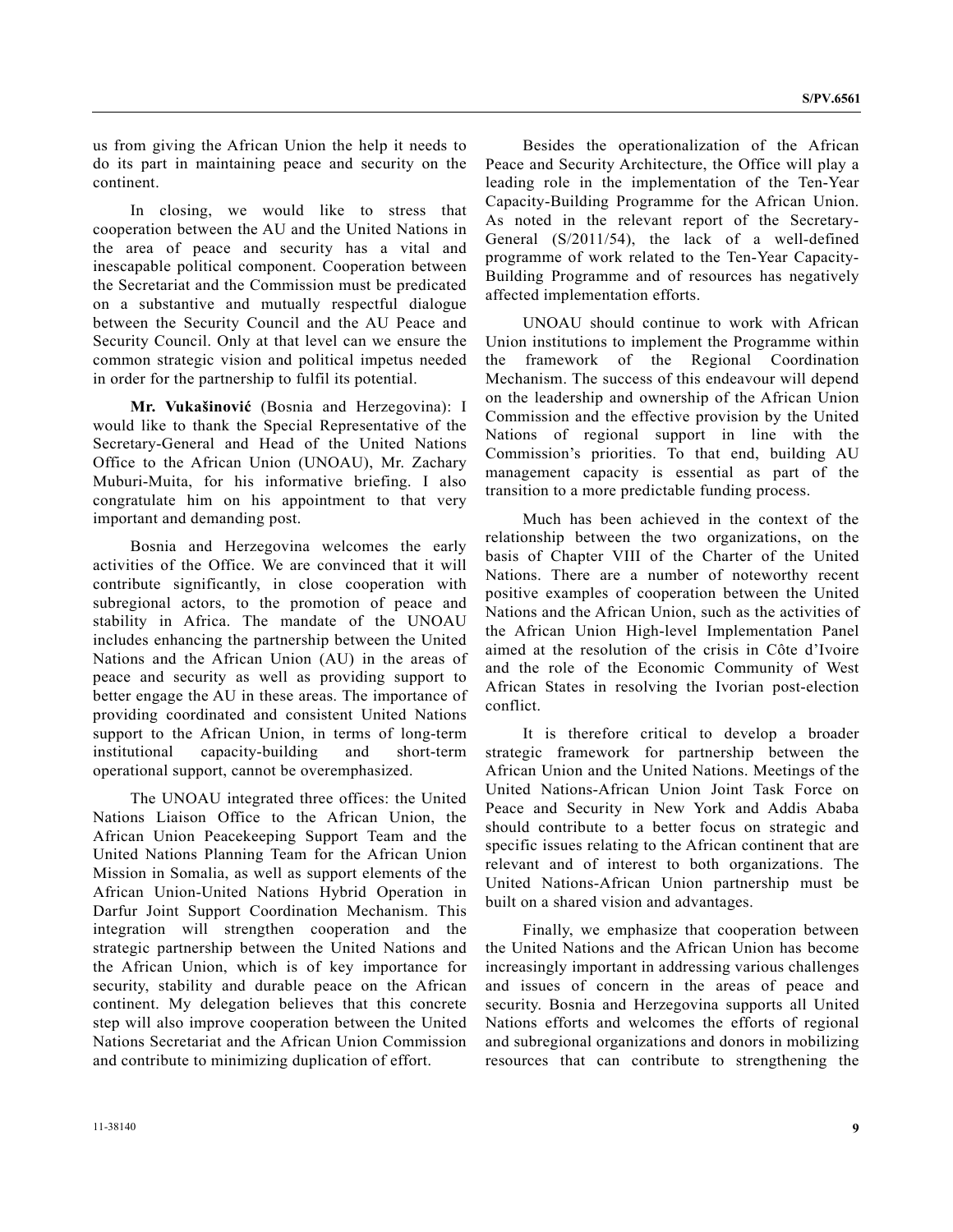African Union and its structure so as to better deal with conflicts and to help maintain peace and security in Africa.

**Mr. Berger** (Germany): I, too, would like to thank Mr. Muburi-Muita, Special Representative of the Secretary-General, for his comprehensive briefing.

 Strengthening the partnership between the United Nations and the African Union (AU) for the maintenance of peace and security in Africa is in our mutual interest. Much has been achieved, including through consultations, on issues of mutual concern to the Security Council and the African Union Peace and Security Council. The establishment of the United Nations Office to the African Union (UNOAU) is another concrete step in strengthening the capacity of the AU and in enhancing the institutional cooperation between both organizations. We welcome the update provided by the Special Representative of the Secretary-General and look forward to the Office becoming fully operational soon, and also look forward to the Special Representative's first report.

 The strong partnership between the United Nations and the African Union for peace and security on the African continent manifests itself, as has been mentioned by many colleagues, in various forms — in the field of peacekeeping, most visibly in the form of the African Union-United Nations Hybrid Operation in Darfur. United Nations support is also provided to the United Nations-mandated African Union Mission in Somalia. The Joint African Union-United Nations Chief Mediator for Darfur and the close cooperation between the United Nations Mission in the Sudan and the African Union High-level Implementation Panel, under the chairmanship of President Mbeki, also show the relevance of close cooperation in conflict mediation, such as is currently the case in the Abyei region of the Sudan.

 Other issues relevant to peace and security in Africa have become increasingly pertinent for inter-organizational cooperation, such as transnational organized crime, the HIV/AIDS pandemic and climate change. All of these examples underline the importance of capacity-building for the African Union and regional organizations, with a view to enhancing their ability to manage conflict and to counter security threats, including through the maintenance of constitutional order and the promotion of human rights, democracy and the rule of law.

 Effective United Nations-African Union cooperation on peace and security also greatly benefits from the efforts of other actors, such as the European Union (EU) and individual Member States, in further strengthening the African Peace and Security Architecture. The European Union, with the joint Africa-EU Partnership on Peace and Security and through its African Peace Facility, provides substantial financial and logistical support, as well as capacitybuilding, to the AU at the continental, regional and mission levels. Those efforts are complemented by bilateral support. Germany, for instance, is currently constructing the peace and security building for the African Union Commission in Addis Ababa. We also finance the German-African Border Project as part of our joint combined efforts. We also support the training and equipping of African police officers for the African Standby Force and for deployment to United Nations peacekeeping operations.

 As also mentioned by the Special Representative, enhancing coordination and expanding synergies among the various efforts of the United Nations, EU and bilateral donors is important in order to maximize their impact and avoid duplication.

 Let me conclude by stressing that Germany remains committed to strengthening the African Peace and Security Architecture.

**Mr. Dunn** (United States of America): I thank Mr. Zachary Muburi-Muita for his briefing this morning.

 The United States recognizes the importance of and the challenges involved in forging effective partnerships to carry out peace and security missions in Africa. We thank both the United Nations and the African Union (AU) for their efforts to save lives, protect civilians, mediate conflicts and bring peace to the continent.

 Building the capacity of the African Union is critical to ensuring effective joint efforts with the United Nations in Africa. The United States fully supports the Ten-Year Capacity-Building Programme, which details the steps that both organizations need to take in order build such capacity. We urge both organizations to continue to work towards realizing those common objectives.

 The 2008 Prodi report (see S/2008/813) and the 2009 follow-on report of the Secretary-General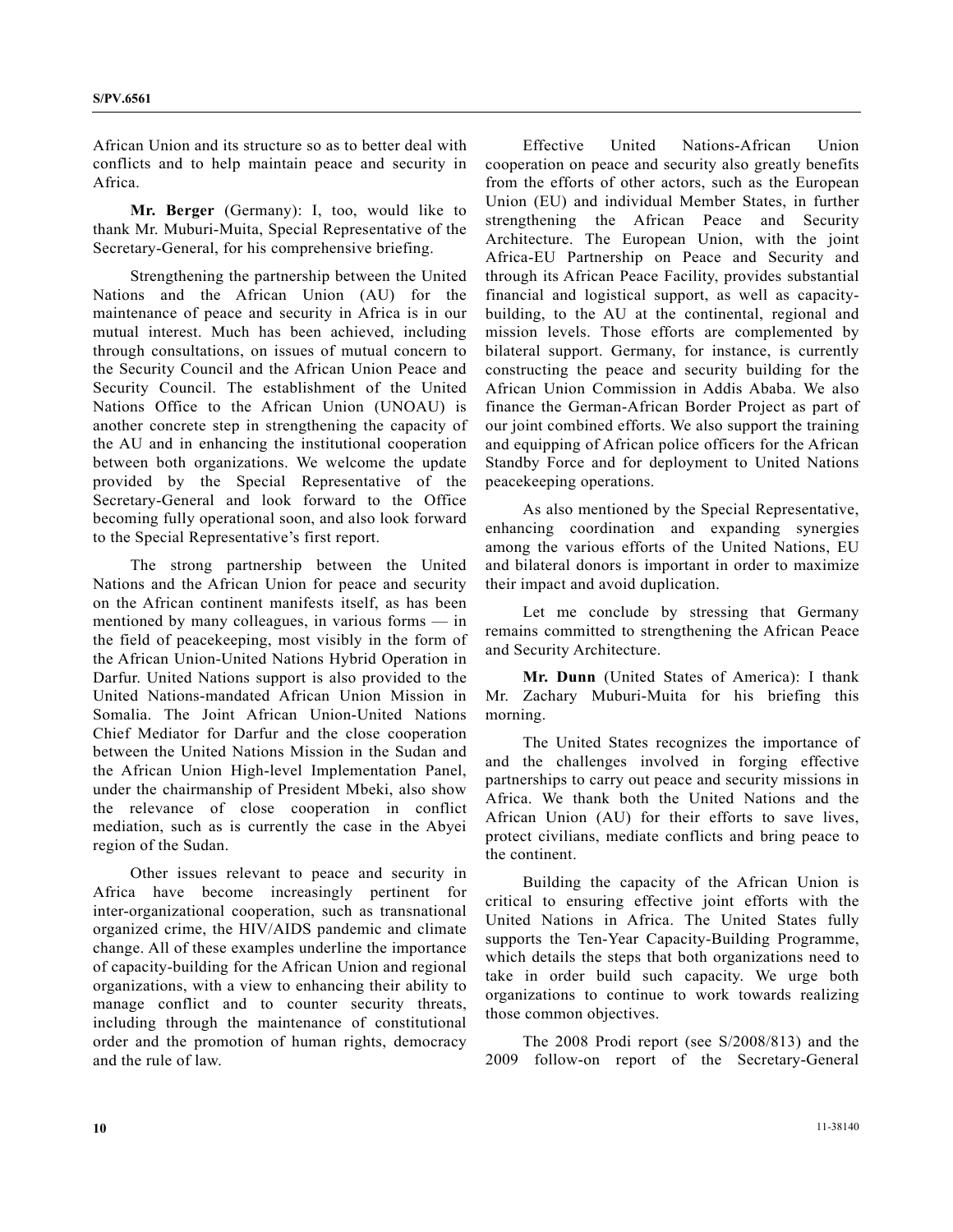(S/2009/470) serve as essential guides to enhancing United Nations-AU cooperation in the fields of peace and security. The United States supports the vast majority of the recommendations in those reports. We have been encouraged by the progress in implementation. With regard to the Prodi report, I would like to make four points.

 First, we applaud the United Nations Secretariat and the AU Commission for creating and convening the Joint Task Force on Peace and Security.

 Secondly, the effective leadership of the United Nations Office to the African Union in coordinating United Nations agencies in the peace and security cluster will be essential to realizing our mutual goals. That is especially urgent given the cooperation on resolving the conflicts in Somalia and the Sudan.

 Thirdly, there is more to be done in working out clearer mechanisms for United Nations organizations to partner with African Union counterparts.

 Fourthly, we welcome the AU's work on building early-warning conflict prevention and conflict resolution capacities. The United States has made efforts to train and equip parts of the AU Commission to help accomplish those objectives.

 The United States looks forward to further African Union work to develop priorities for the African Standby Force that include training in the areas of the protection of civilians, human rights, and women and children in armed conflict. The Department of Field Support (DFS) can show continuing leadership in assisting the AU to develop a logistics capacity. We encourage the DFS to continue its good work supporting the AU in mission support, procurement and logistics.

 Some of the most important recommendations found in the Prodi report concern the financing of AU peace support operations. Funding mechanisms for AU-led peace support operations authorized by the Security Council should be simple and should promote accountability. The United Nations and the African Union should work together to improve accounting capacities, organizational transparency and internal oversight.

 The United States fully supports the enhanced sustainability, predictability and flexibility of financing of the AU's peace and security capability. We again call upon the United Nations and the AU to implement

the recommendations of the Prodi report as an initial step in achieving such objectives.

**Mr. Alzate** (Colombia) (*spoke in Spanish*): I thank Special Representative of the Secretary-General Zachary Muburi-Muita, Head of the United Nations Office to the African Union, for presenting the report on cooperation between the African Union and the United Nations and, in that regard, the prospects for that Office.

 My delegation believes that deepening cooperation among the various actors, including the United Nations Office, is an immediate imperative. Such an alliance will give us tangible results to the benefit of international peace and security, in particular peace in Africa. However, today we also have an excellent opportunity to comprehensively assess the progress, achievements and challenges of peacekeeping missions in Africa as ideal tools to achieve and strengthen agreement and harmony among peoples on that important continent.

 In that context, we appreciate the support provided by the African Union for such aims. We firmly believe that the African Union plays a crucial role in the peace missions currently deployed on that continent. Political support and military personnel, as well as the police and civilian contributions, in coordination with the United Nations, have reached an unprecedented level in the history of those operations, without which Rwanda, Côte d'Ivoire and the Democratic Republic of the Congo would not have been able to put themselves on track towards the broadest goals of coexistence, such as those expected of those countries today. Cooperation between the two organizations is therefore essential.

 On the basis of Article 52 of the Charter, Columbia acknowledges the importance and value of the efforts of regional organizations to achieve higher goals, such as that of peace. With the support of the Security Council, regions are called on to develop their processes, to exercise their ownership and to promote actions that truly respond to their own needs through timely and appropriate assessments. Supporting the stability and the development of countries through the competent bodies of the United Nations is a priority that should be given to any plan or mission under development.

 There are specific missions today, such as those in Darfur, the Sudan and Somalia, that require actions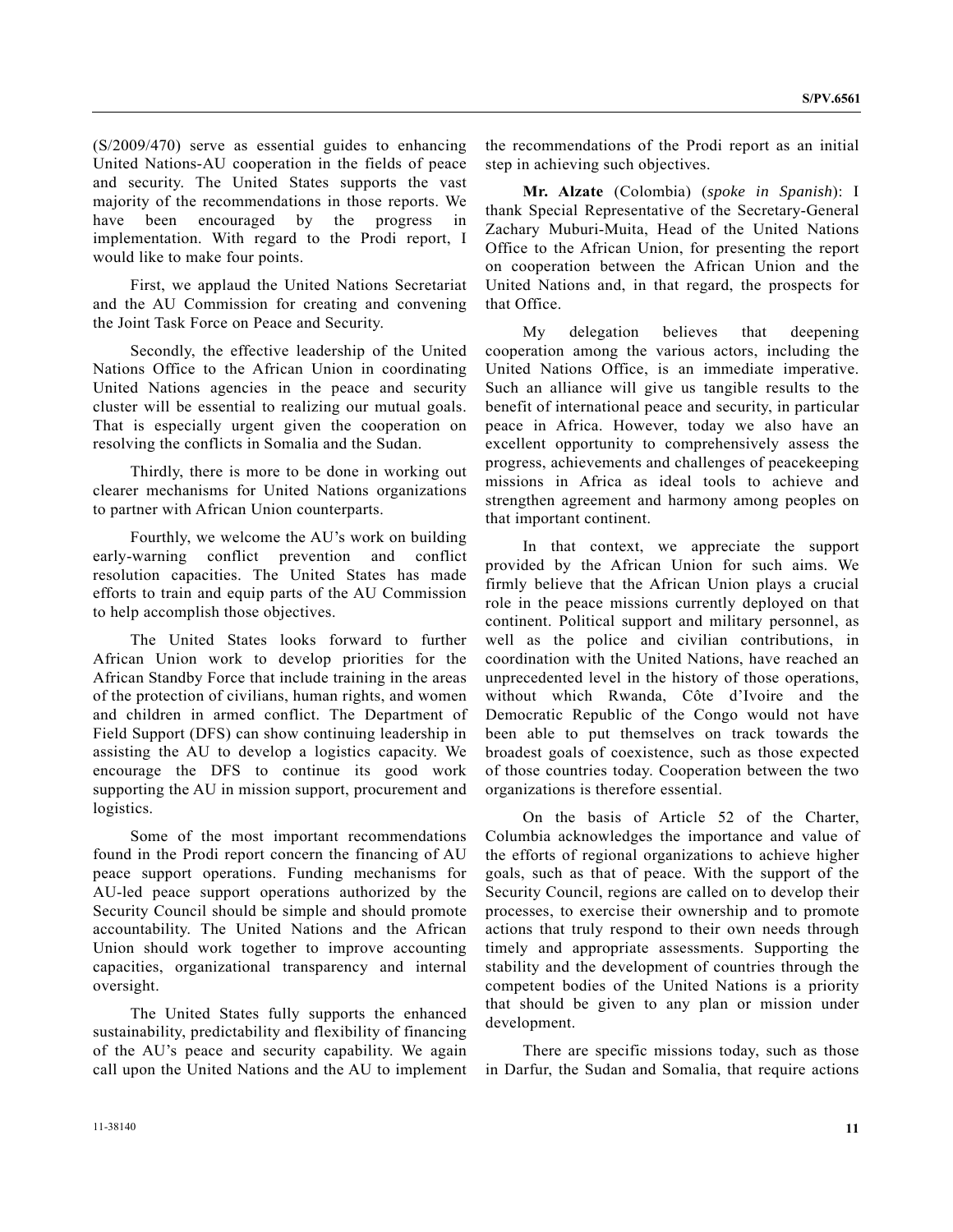in the immediate future. Owing to events that continue to unfold and their destabilizing consequences, we are convinced that peace missions on the African continent must be strengthened. At the same time, we should seek formulas to resolve the fundamental social and economic situations that give rise to such events.

 Various regions of the continent are still experiencing turbulent times, brought about by violent groups, the impact of which makes it impossible to foresee the ultimate consequences of their actions. Therefore, our appeal is to maintain dialogue and communication with all those who can provide a peaceful solution to the conflicts. Thousands of lives are at stake. In that regard, the humanitarian issue is a priority of any agenda being developed. We know that a peacekeeping mission must go hand in hand with actions seeking peaceful solutions as a prerequisite to the use of the military component so as to exhaust the provisions of Chapter VI of the Charter prior to turning to Chapter VIII.

 My delegation believes that the training of military, police and civilian personnel should continue, in full compliance with the mandates that the Council issues, with emphasis on the protection of civilians, disarmament, demobilization, reintegration and the development plans for each specific mission. The United Nations Office to the African Union can certainly play a key role in the training process.

 We still have much left to do. Joint capacity should be given priority over any one-off initiative. To that end, the allocation of and increase in the necessary resources must be planned only when needed. It must be recognized that such resources should not only remain limited to the contributions of traditional donor countries. We must explore alternative financing methods that will make it possible to develop a sustainable mid- and long-term plan, given the difficulties faced by missions as they begin to deploy. Such plans must have essential components, such as the gradual transition to national capacities in order to avoid the continued presence of United Nations troops in certain scenarios.

 Mission management is another aspect that we believe to be important. We must set out a series of measures and must assess results so that we can achieve real answers as to the effectiveness and efficiency of peacekeeping operations in the field in order for actions and resources not to overlap. Perhaps

the United Nations Office to the African Union can also cooperate in drawing up studies to that end. We know that as processes improve, with better training of its members, and, above all, better resource management, results are multiplied. That aspect should be taken into account.

 As the Secretary-General rightly pointed out, the requirements of the African continent are urgent in order to prevent minor crises from becoming problems to which the only solution is troop deployment. The African Union plays a decisive role in that part of the world with regard to security, development, prevention and sustainability. The United Nations must stand beside the African Union to support its efforts. Colombia is certainly ready to support actions that give rise to the security and peaceful coexistence of all its States and of their citizens within respect for sovereignty, the rule of law and the fundamental principles of the Charter.

**Mr. Vinay Kumar** (India): First of all, Mr. President, I would like to put on record our appreciation for your efforts in organizing this briefing today. I would also like to thank Mr. Muburi-Muita, the Special Representative of the Secretary-General and Head of the United Nations Office to the African Union, for his comprehensive briefing.

 Just last month, the Council visited Addis Ababa and had a very fruitful exchange of views with the members of the African Union (AU) Peace and Security Council and several other leaders in Africa. As many as two thirds of the active items on the Council's agenda concern Africa. About three quarters of the Council's time is spent on African issues. It would therefore be no exaggeration to say that the success of the efforts of the Council in Africa will significantly determine its overall effectiveness in maintaining international peace and security.

 In this connection, it is important for us to hear Africa's voice so that the Council's activities are not only based on Africa's needs, but also complement the activities that African countries and organizations are themselves undertaking. Cooperation with Africa will also enable the Council to act with a better understanding of the situation and establish Africa's ownership of solutions and thereby promote lasting peace and security on the African continent.

 Chapter VIII of the Charter of the United Nations recognizes the importance of regional organizations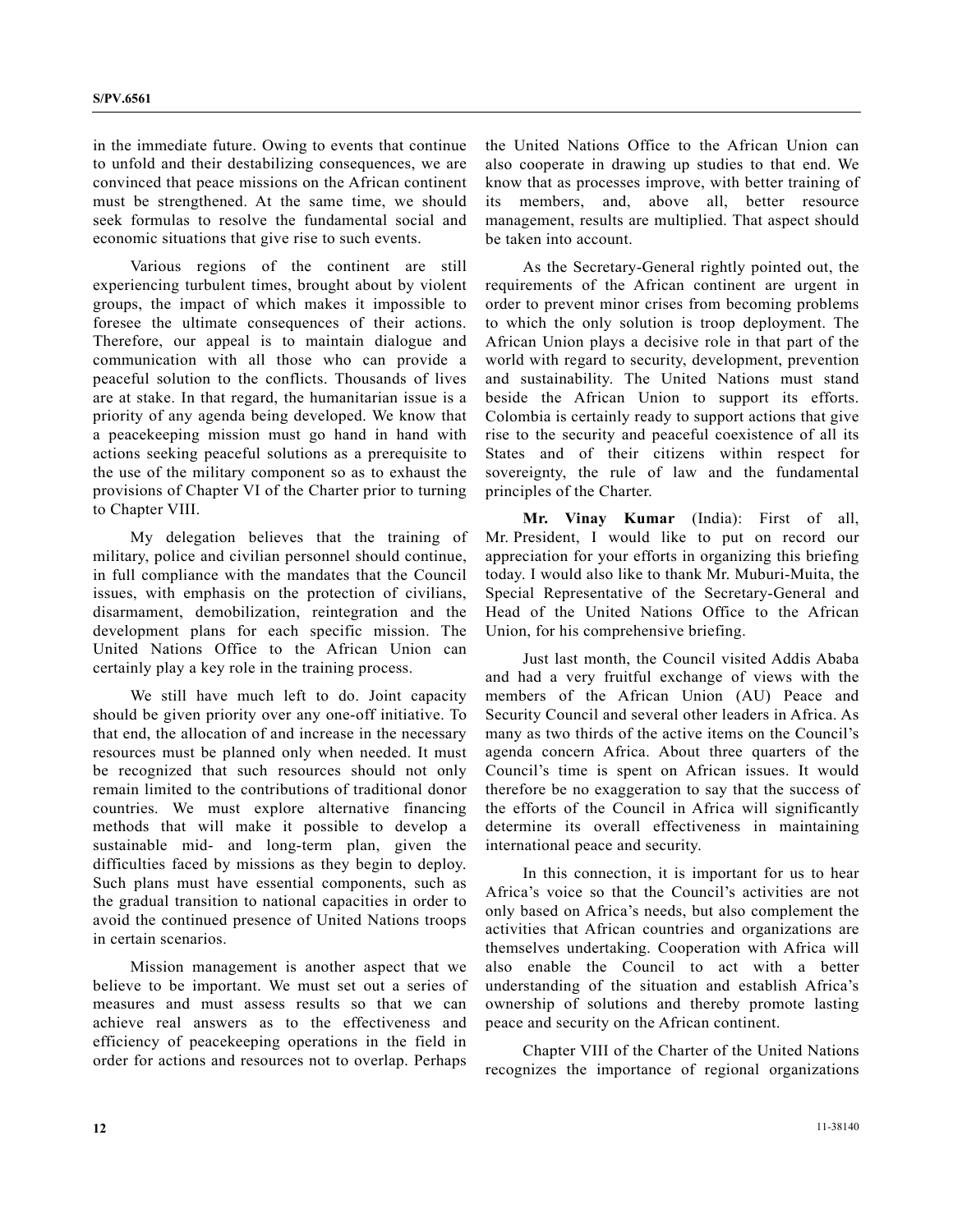and their role in matters relating to peace and security. The Charter also provides a broad framework for cooperation between the Council and regional organizations. We therefore welcome the establishment of the United Nations Office to the African Union. The Office will assist the AU in developing a more effective peace and security partnership with the Security Council; strengthen coordination and cooperation between the AU and the United Nations system; ensure an appropriate level of representation to enhance the strategic and operational partnership of the United Nations with the African Union and subregional organizations; and help the United Nations deliver key outputs in Africa in an integrated manner.

 We believe that the Office will develop a longterm perspective for its mandate and focus on capacitybuilding of the African Peace and Security Architecture so that the AU becomes a more effective and capable partner of the United Nations. To implement its mandate, the Office must be adequately staffed and resourced so that the constraints on its functioning are removed.

 The Office also needs the active support of the Council to carry out its liaison work, in particular in the field of peacekeeping. Simultaneously, the Office should expeditiously work to establish a formalized structure of interaction with different AU bodies and subregional organizations. This would not only ensure the effective flow of information between the United Nations and AU, but also help in regular follow-up.

 It is our view that progress on the implementation of the Office's mandate should be periodically reported to the Security Council. It is essential for understanding practical difficulties and gaining perspectives of the Office operating in the field.

 For effective and enduring cooperation between the United Nations and the AU, it is necessary that the Council not adopt a selective approach to this cooperation. While the Security Council bears primary responsibility for the maintenance of international peace and security, the Council, as structured at present, needs to hear the voices of other regions and countries not represented on a permanent basis.

 Alongside the work of reforming the Council, it would add to the credibility of the Council's action if serious consideration were given to the views of the African Union, in particular when the AU can help in expeditiously and peacefully resolving a crisis. In this

context, we believe that the Council needs to pay heed to the views of the African Union in resolving the Libyan crisis.

 We hold this view fully mindful of the demonstrated ability of the African Union to solve problems in Africa. In cooperation with the Council, the African Union High-Level Implementation Panel for the Sudan has been instrumental in the successful implementation of important aspects of the Comprehensive Peace Agreement (CPA). The Panel is also engaged in resolving outstanding CPA issues and in the crisis in Darfur. The African Union Mission in Somalia is a mainstay of international efforts to bring peace and stability to that country. These are but some examples of the AU's success in resolving African problems.

 In conclusion, we fully support the Council's continuing cooperation with the AU and expect that the Secretary-General's report on the Ten-Year Capacitybuilding Programme for the African Union will be fully implemented and that the United Nations Office to the African Union will play an instrumental role in that regard.

**Mr. Quarrey** (United Kingdom): I join others in thanking Special Representative of the Secretary-General Muburi-Muita for his briefing this morning.

 The seriousness of the threats to international peace and security in Africa, and particularly the situations in Somalia, the Sudan and Libya, underline the need for the international community to work together effectively. A robust partnership between the African Union (AU) and the United Nations should be central to that. In that regard, the quality of the United Nations presence in Addis Ababa is an important factor.

 As the Special Representative of the Secretary-General outlined, the United Nations Office to the African Union has, since its establishment last year and under his leadership, helped to improve the effectiveness of the United Nations engagement with the AU. The meetings of the Joint Task Force have also played a role in building a better and more coordinated relationship between the United Nations Secretariat and the African Union Commission.

 This is against a backdrop of continued progress in the institutional development of the AU. This is a key element in good cooperation. It has been facilitated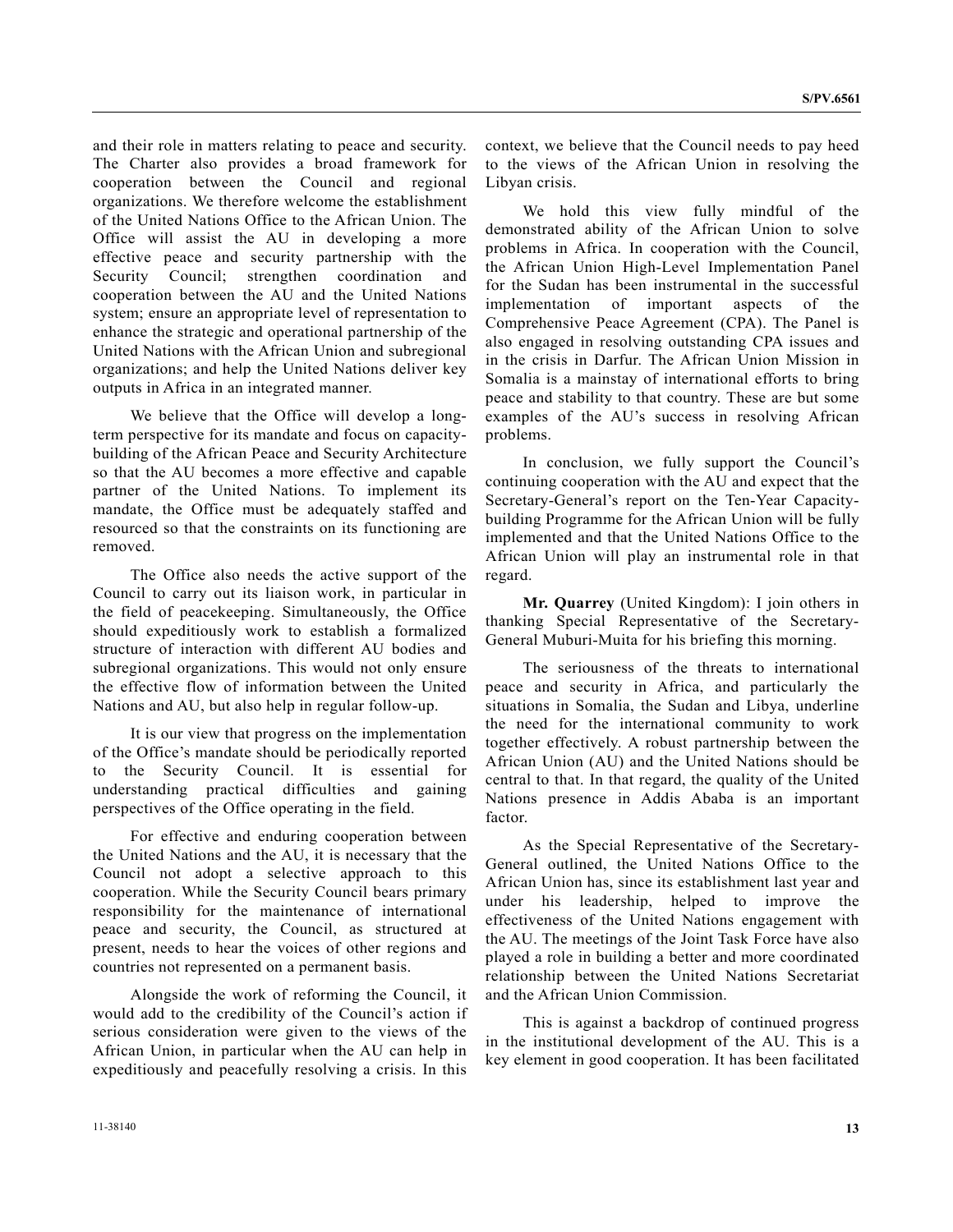by crucial support to capacity-building from the United Nations, the European Union (EU) and bilateral partners.

 The United Kingdom welcomes the progress made so far in the United Nations Ten-Year Capacity-Building Programme for the AU. The EU's assistance to the AU on peace and security issues, totalling  $\epsilon$ 1 billion, is a major source of predictable and sustainable funding. The African Peace Facility helps to support the costs of deploying United Nations-authorized AU peace support operations.

 The United Kingdom is a key donor to the AU peace and security efforts in its own right, including through recent uncaveated contributions totalling \$5.5 million to the United Nations Trust Fund for the African Union Mission in Somalia (AMISOM), as well as through the training of peacekeepers and support for mediation and peace support operations.

 Joint AU-United Nations activities for AMISOM are an example of the vital cooperation between the two organizations. We commend Uganda and Burundi for their continued commitment to AMISOM at great sacrifice. The United Kingdom greatly welcomes continued consultation and cooperation on Somalia.

 The situation in the Sudan continues to be a high priority, on which the AU and the United Nations must work together. We would like to take this opportunity to commend once again the cooperation between President Mbeki, as Chair of the AU High-Level Implementation Panel, and Special Representative of the Secretary-General Menkerios, with the support of Ethiopian Prime Minister Zenawi, in facilitating the Abyei interim agreement. We must continue cooperation at all levels to ensure that both of the parties follow through on this agreement and that they urgently reach agreement on all outstanding issues relating to the Comprehensive Peace Agreement and post-secession arrangements.

 The United Kingdom looks forward to greater coordination between the Security Council and the AU High-Level Panel on Libya. It was helpful that the High-Level Panel could brief us on their work last week. In line with the aims of the contact group, which serves to coordinate international policy on Libya, we welcome the AU's efforts to work with and through the United Nations Special Envoy to find a solution to the crisis based on the legitimate demands of the Libyan

people. We also welcome the AU's commitment to resolutions 1970 (2011) and 1973 (2011).

 All of these issues demand that the AU and the United Nations have a strong relationship, including between their respective member States. Here is the opportunity to have honest, frank and constructive dialogue, including on issues where we may disagree. We look forward to working closely with the AU on these important issues in the future.

**Mr. Assaf** (Lebanon) (*spoke in Arabic*): At the outset, I would like to thank Mr. Muburi-Muita, Special Representative of the Secretary-General, for his briefing. We welcome his appointment and his efforts as Head of the United Nations Office to the African Union.

 The relationship between the United Nations and the African Union has developed a great deal in recent years, in particular in terms of peacekeeping and peacebuilding on the African continent. Today there is an increasing need for greater coordination and mutual assistance between the United Nations and the African Union, in particular in managing and deploying peacekeeping operations in several African countries. The creation of the United Nations Office to the African Union both responds to the need for greater coordination among United Nations offices on the African continent and promotes partnership between the African Union and the United Nations, in particular when it comes to the maintenance of international peace and security. We see this very clearly in United Nations peacekeeping operations in Africa, particularly the hybrid operations such as in Darfur and Somalia. The creation of the Office will allow the United Nations to give continuous advice to the African Union in building long-term capacity. The Office will also help to coordinate peace and security activities in Africa and to follow up the activities of the African Union in the framework of preventive diplomacy in order to prevent future crises in Africa and find a solution to conflicts.

 Finally, we hope that the African Union and the United Nations will be able to fulfil their mandates in a comprehensive way in order to promote such partnership and cooperation effectively and to promote peace and security in Africa, in accordance with the provisions of Chapter VIII of the Charter of the United Nations concerning cooperation with regional organizations.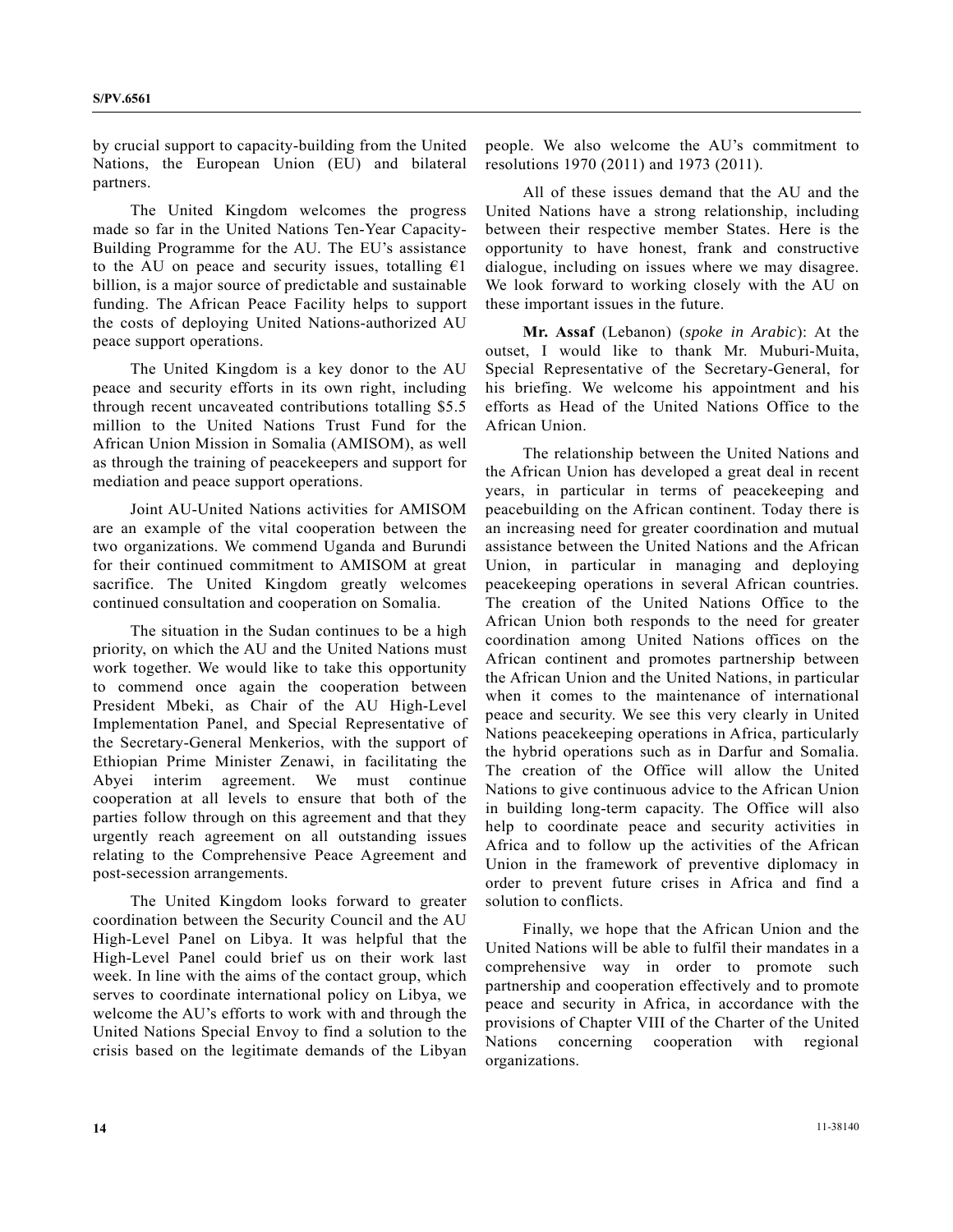**Mr. Moraes Cabral** (Portugal): I would like to thank the Special Representative of the Secretary-General for his comprehensive and very useful briefing. We very much appreciate seeing Ambassador Muburi-Muita here in New York. I wish to congratulate him for all the work that he has already done in the past eight months. On a more personal note, I am always very happy to see him here in the Security Council.

 Let me also thank the presidency for promoting this first briefing on the United Nations Office to the African Union. We very much hope that it will become a regular feature in our activities in the Security Council.

 We all welcome the establishment of the United Nations Office as an important contribution to reinforcing the strategic relations and partnership between the two organizations and providing more coherence, efficiency and visibility to the United Nations presence in Addis Ababa.

 We have come a long way in terms of forging institutional ties and developing original mechanisms of dialogue and cooperation. We should now look ahead and do our best to build upon these achievements to ensure that those mechanisms are used to their full potential.

 Concerning the role of the United Nations Office in matters of peace and security, there is certainly great potential for efforts towards finding common ground and continuity in the dialogue between the two organizations, and namely between the Security Council and the African Union Peace and Security Council. The regular dialogue between the two organs — and we recently had an example of this in Addis Ababa and another example here last week when we had a discussion with the African Union Ad Hoc High-Level Committee on Libya — can obviously benefit from the work of the United Nations Office in Addis Ababa, in terms of both substance and working methods.

 As the Council recalls, there are several common issues on which the Security Council and the African Union Peace and Security Council underlined their cooperation recently in Addis Ababa. I will only mention a few, namely, the prevention and resolution of conflicts, peacekeeping and peacebuilding, human rights, democracy and the rule of law in Africa. I would also underline that they expressed a common

concern about the situation of women and children in conflict situations and post-conflict contexts. I would also add the common concern on the need to effectively address the problem of sexual violence in armed conflicts, to investigate crimes and to ensure that the perpetrators are brought to justice. These are security issues that are common to the agendas of both organizations.

 This means that we must work on exploiting and reinforcing channels of dialogue on these major security issues. Much has been achieved, but we need better articulation between the African Union and other actors involved in the prevention and resolution of conflicts in Africa, which has not always been present in handling recent crises.

 We therefore look forward to receiving the recommendations from the report of the Secretary-General on the Secretariat's strategic vision for United Nations-African Union cooperation in the peace and security areas, taking into account the lessons learned from the hybrid missions in the Sudan and Somalia and from the first years of implementation of the Ten-Year Capacity-Building Programme.

 Portugal is a strong supporter of international efforts aimed at strengthening the African Peace and Security Architecture in its various dimensions. The African Union and African subregional organizations' own roles in the prevention and resolution of conflicts on the continent have proved to be an important promoter of stability, and one that should be encouraged.

 Through our active participation in the European Union-Africa partnership, we have advocated, and will continue to advocate, European financial and technical assistance to African initiatives in the peace and security domain.

 We would also like to underline the importance of regional arrangements for Chapter VIII peacekeeping operations. In that regard, we encourage a further strengthening and cooperation with the African Union in planning and conducting peacekeeping operations in Africa and any other initiatives aimed at improving the interoperability between the United Nations and the African Union.

 Finally, the African Union-United Nations Hybrid Operation in Darfur and the African Union Mission in Somalia constitute two concrete models of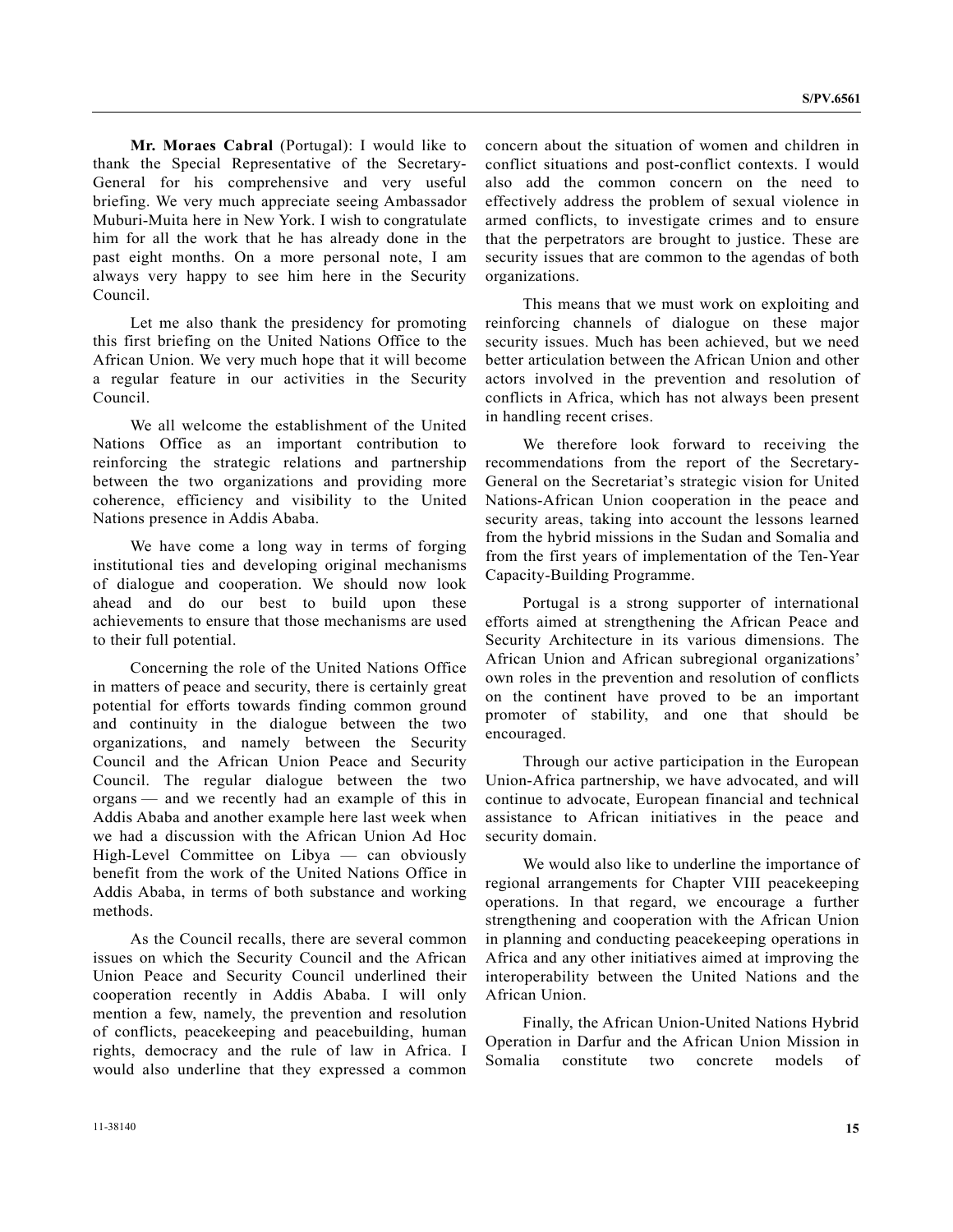peacekeeping cooperation between the United Nations and the African Union from which we believe there are a number of lessons we can learn, but where there is also much room for improvement, as has already been mentioned here today.

 Let me conclude by thanking again Ambassador Muburi-Muita for his work and by assuring him of Portugal's full support.

**Mr. Pankin** (Russian Federation) (*spoke in Russian*): We are grateful to the Special Representative of the Secretary-General, Mr. Muburi-Muita, for his detailed briefing.

 Today's meeting, as shown by the statements by our colleagues, reaffirms the particular attention that the Security Council continues to give to issues pertaining to the settlement of crisis situations on the African continent. It is extremely important that the Security Council not be the only player in this field.

 As other speakers have done, we too note with satisfaction the fact that the African Union and subregional African organizations are working increasingly actively in resolving the continent's problems. We should support in particular the determination of the African Union and its member States to take on responsibility for preventing conflicts and for carrying out peacekeeping activities in Africa while showing a flexible and diversified policy for cooperation with other partners.

 In that context, we note the significance of the creation of the United Nations Office to the African Union, which should help our universal Organization to optimize the peacekeeping potential of the African Union. The peacekeeping activities of the African Union clearly illustrate the need for and validity of the rational use of the potential of regional organizations by the Security Council on the basis of Chapter VIII of the Charter of the United Nations.

 We have no doubt that the peacekeeping capacity of the African Union needs further strengthening, including through the international community providing appropriate support. A particular role in that regard is played by the United Nations, both through the dialogue between the Security Council and the Peace and Security Council of the African Union and through cooperation between the United Nations Secretariat and the African Union Commission.

 In addition to peacekeeping, we would like to highlight the need for attention to be paid to strengthening the African Union's potential in mediation and preventive diplomacy, which is very necessary in today's world. Another priority is the formation by the African Union of a multilevel institution for collective security, to prevent and react in a timely way to emerging crisis situations.

 In terms of the provision of material, technical and financial support for peacekeeping efforts by the African Union from the United Nations, we support a flexible approach. There is a need here for a detailed analysis of the conditions of deployment and the needs of specific peacekeeping operations, and for comprehensive consultations between the African Union and the United Nations on all aspects of cooperation in terms of goals, parameters and duration. In that regard, there is a need for maximum cooperation.

 The Russian Federation participates in developing and implementing programmes for international assistance to Africa, including by strengthening the peacekeeping potential of the African Union. We intend to continue this work in the future. We would like to wish Mr. Muburi-Muita every success in his future work in this area.

**The President** (*spoke in French*): I shall now make a brief statement in my capacity as the representative of Gabon.

 I would also like to thank the Special Representative of the Secretary-General, Mr. Zachary Muburi-Muita, for his briefing and to congratulate him on his work as Head of the United Nations Office to the African Union since its creation by the Secretary-General in July 2010.

 My country places great importance on the work of the Office and its contribution to cooperation between the United Nations and the African Union (AU), in particular on issues related to peace, security and development.

 The representative of Portugal recalled some specific concerns that deserve the attention of the Office. In May, at the meeting between the Security Council and the Peace and Security Council of the African Union in Addis Ababa, I presented an assessment of cooperation between the two bodies on behalf of the Security Council. I noted the progress